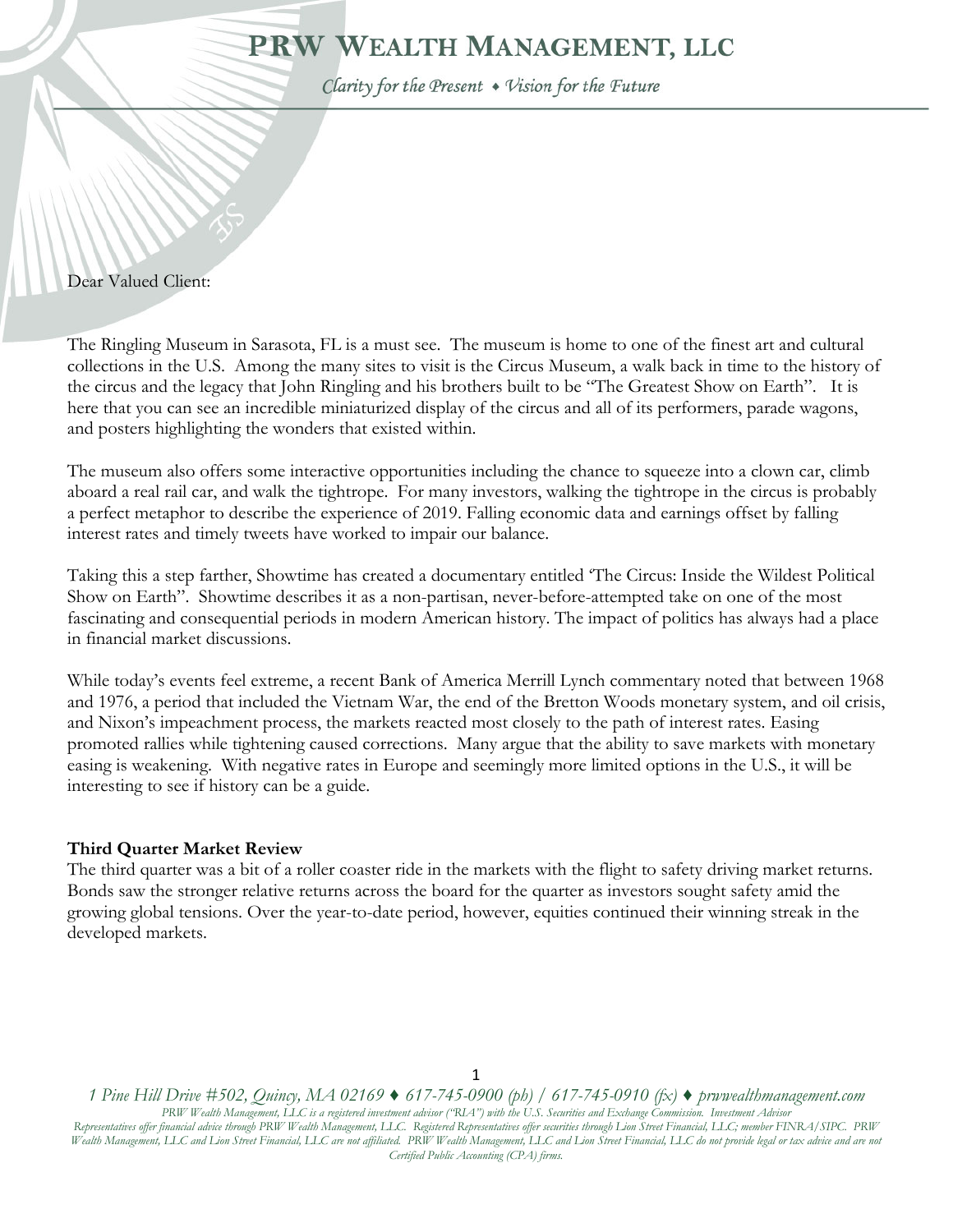

Source: Morningstar

US equities provided the strongest returns for the quarter and year-to-date at 1.7% and 20.6% respectively. In local currency terms, the international developed markets marginally outperformed the US markets for the quarter with a return of 1.8%. But the move in the dollar created a large headwind wiping almost 3% from the return for the quarter. Emerging market (EM) equities saw the weakest relative returns, with Latin America seeing the largest negative returns.

Within the US, there were rotations toward the more defensive sectors that tend to be impacted by shifts in interest rates. Utilities, real estate and consumer staples were the top performing sectors, each up over 6%. Despite seeing some sharp reversals in September, value continued to trail growth in the large-cap space for the quarter and year-todate. However, in the small-cap space, the strength of the rally in value was enough to lift returns above growth for the quarter. But for the year, small-cap value continued to be the weakest style.

The demand for safety saw yields plummet in longer term bonds, lifting the return of long-term treasuries to 7.9% for the quarter and an impressive 19.8% year-to-date. Corporate bonds faired reasonably well over the quarter and maintained their year-to-date strength with returns above 10% and the higher quality credits having the edge over both periods.

US REITs benefited from the fall in rates and saw a return of 7.7% for the quarter, lifting year- to-date returns to an impressive 28.5% making it the strongest performing asset class year-to-date. Market uncertainty helped lift gold to a return of 3.8% for the quarter and 14.2% for the year as people sought the safety of the yellow metal.

Relative to a globally balanced (60/40) stock/bond index, diversification into REITS has been a significant tailwind to returns for the year— as has exposure to gold— as investors sought safer assets amid global uncertainty. While lagging for the quarter, an overweight to equities has been beneficial for the year-to-date period, especially if the exposure was biased toward US markets. Longer term bond exposure has also been an area of strength in diversified portfolios as yields fell since the beginning of the year.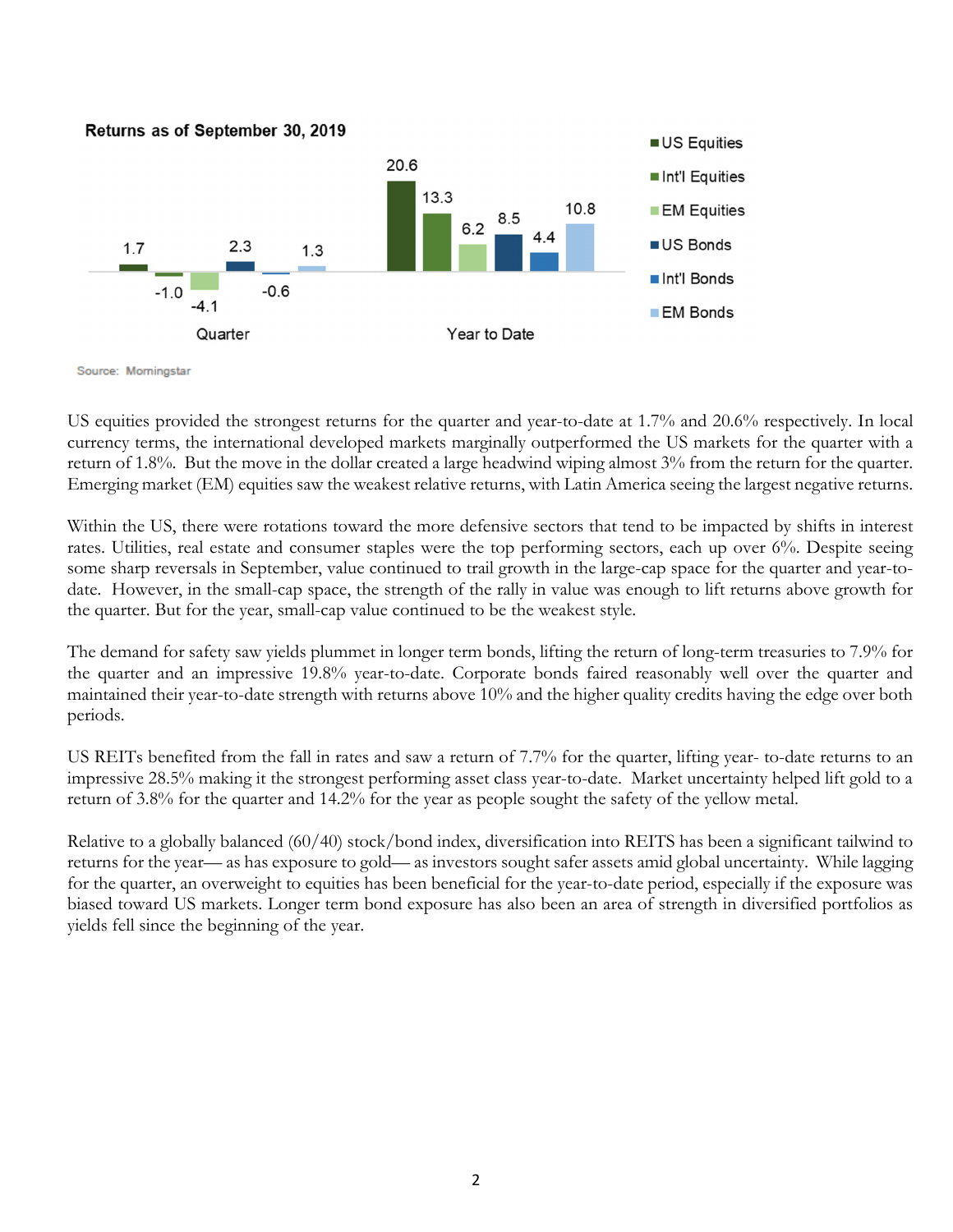#### Returns as of September 30, 2019



### **Outlook**

In a piece entitled "Does China Hold the Keys to a Global Economic Bounce?", Fidelity analysts note that "over the past decade, swings in China's economy-and in the global economy outside the U.S. in general- have been extremely important to global financial markets. The cyclical swings in global trade and manufacturing, underpinned by China's accelerations and decelerations, have displayed a strong correlation with the performance of global stocks." The marked decline in global manufacturing driven by the trade renegotiation has already moved the measurement of manufacturing activity into contractionary territory. Furthermore, business confidence has fallen and that will likely mean less investment and continued weakness in this reading.

Fortunately, consumer spending continues to be positive owing to low unemployment, rising wages, easy money policy, and low inflation. The leading economic indicators point to continued albeit slowing growth. Home construction and auto sales remain healthy and fiscal stimulus remains in play. There are few bubbles to burst.

Other things we are watching include the concentration of power - and market capitalization - in just a handful of technology names echo's early 2000. Within the technology sector alone, Microsoft, Apple, Google, Amazon, and Facebook comprise about 50% of the entire sector's market capitalization. Those five companies also make up about a quarter of the entire U.S. stock market. Unlike 2000, the technology company valuations seem reasonable based on forward looking earnings and their stable outlook. Of concern, however, is the risk of regulation that looms over these companies.

Regulation seems inevitable, and it's actually one of those rare areas in politics with bi-partisan support. Overseas, Europe has already taken formidable regulatory action with the enactment of the General Data Protection Regulation, or GDPR. GDPR covers everything from giving users much more control over their personal data, to setting standards for how corporations can collect and use user data, to setting fines for technology companies in violation of the laws (already in the hundreds of millions). It may also provide a template for future U.S. law.

We are also monitoring the mortgage markets for signs of stress. We have seen a pick-up in non-qualified loans in the last 1.5 years. For now, overall mortgage delinquency rates remain low. Banks holding the mortgages are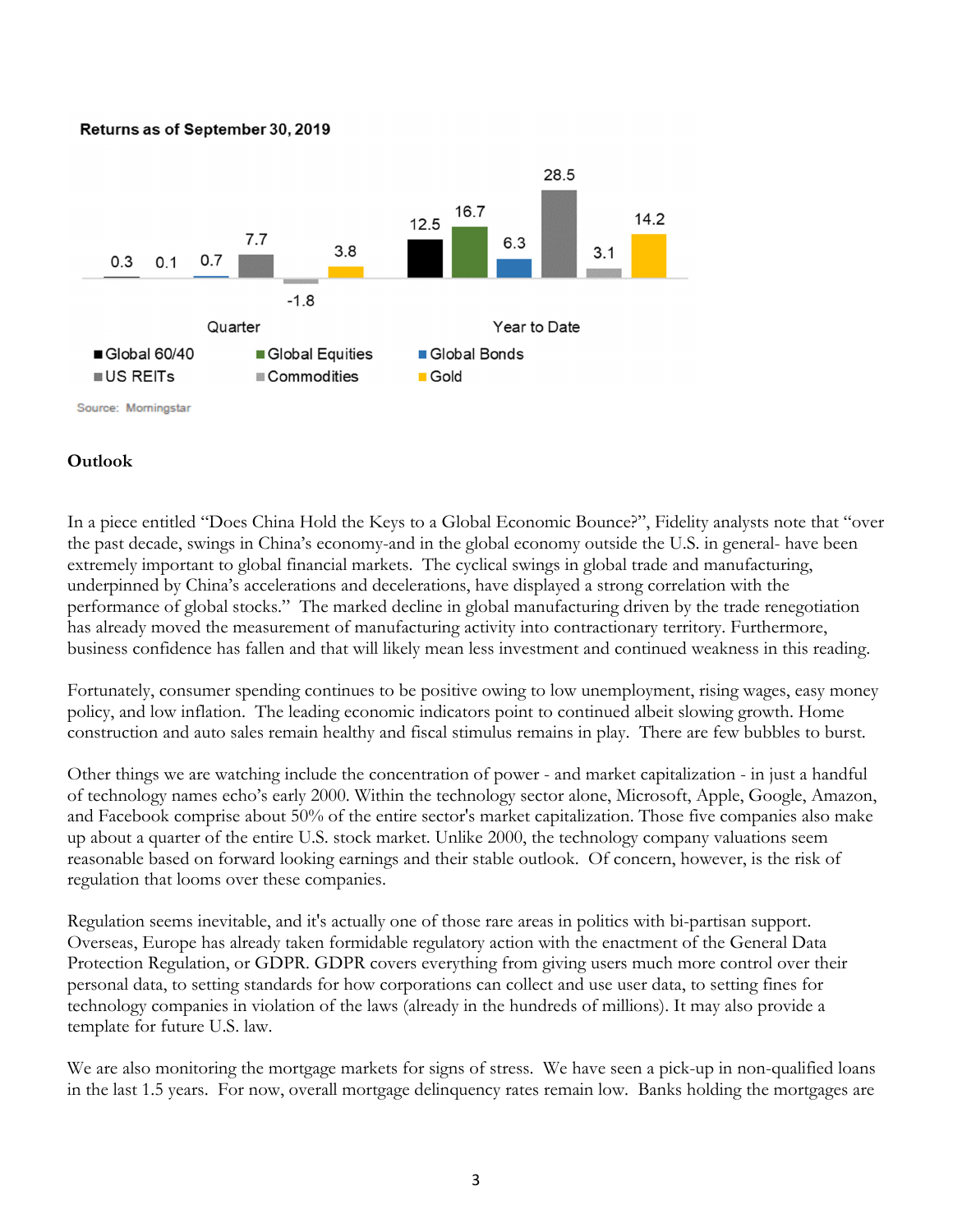significantly better capitalized than in 2008.

Volatility picks up when there is an absence of clearly articulated policies as we have now. Despite the pickup, volatility measures remain within the long-term averages (CME Group). We are hesitant to overreact to the day's news and have made just some small changes on the margin in our models.

We have outlined below an update on what we see as current tailwinds and headwinds for the markets.

# **Tailwinds:**

- Accommodative monetary policy globally, appears that another rate cut is likely to happen in the US
- Consumer spending continues to be solid
- Low unemployment
- Modest inflation
- Lower rates driving a rebound in housing
- Fiscal stimulus

# **Headwinds:**

- Slowing global economy
- Limited room for Central Bankers to help as negative yields overseas continue to rise
- Trade war uncertainty impacting confidence, capital expenditure spending, and company earnings
- Manufacturing contraction and service sector declines
- Late cycle in the economy
- Impeachment proceedings and general polarization in Washington
- Trillion-dollar deficit and growing

Walking the tightrope driven by much uncertainty is challenging. When asked the most dangerous part of walking a tightrope, a veteran tightrope walker replied 'When you have to turn, because it's the only moment when you take your eyes off where you are headed and that's when you really risk falling". In other words, keeping focus on your goal helps to maintain your footing and get you to your destination.

## **PRW Wealth Management News**

Chief Compliance Officer and Director of Wealth Management Services, Cathy Dolphyn, took advantage of several learning experiences over the past few months. As rules and regulations continue to change in an already heavily regulated industry, it is important to stay aware and ahead of the numerous updates. Our goal is to protect our clients and compliance is a critical factor in so doing. With that goal in mind, Cathy attended the following webinars: "GDPR Compliance" by TrustArc, Inc.; "The New Standard of Conduct for Investment Advisers and Brokers/Dealers" by Stark & Stark; Regulatory Compliance Watch's monthly, "Conquering Current Compliance Challenges"; and "CCO Speaks – Insights from Recent SEC Examinations" by SS&C Advent and Focus 1 Associates LLC.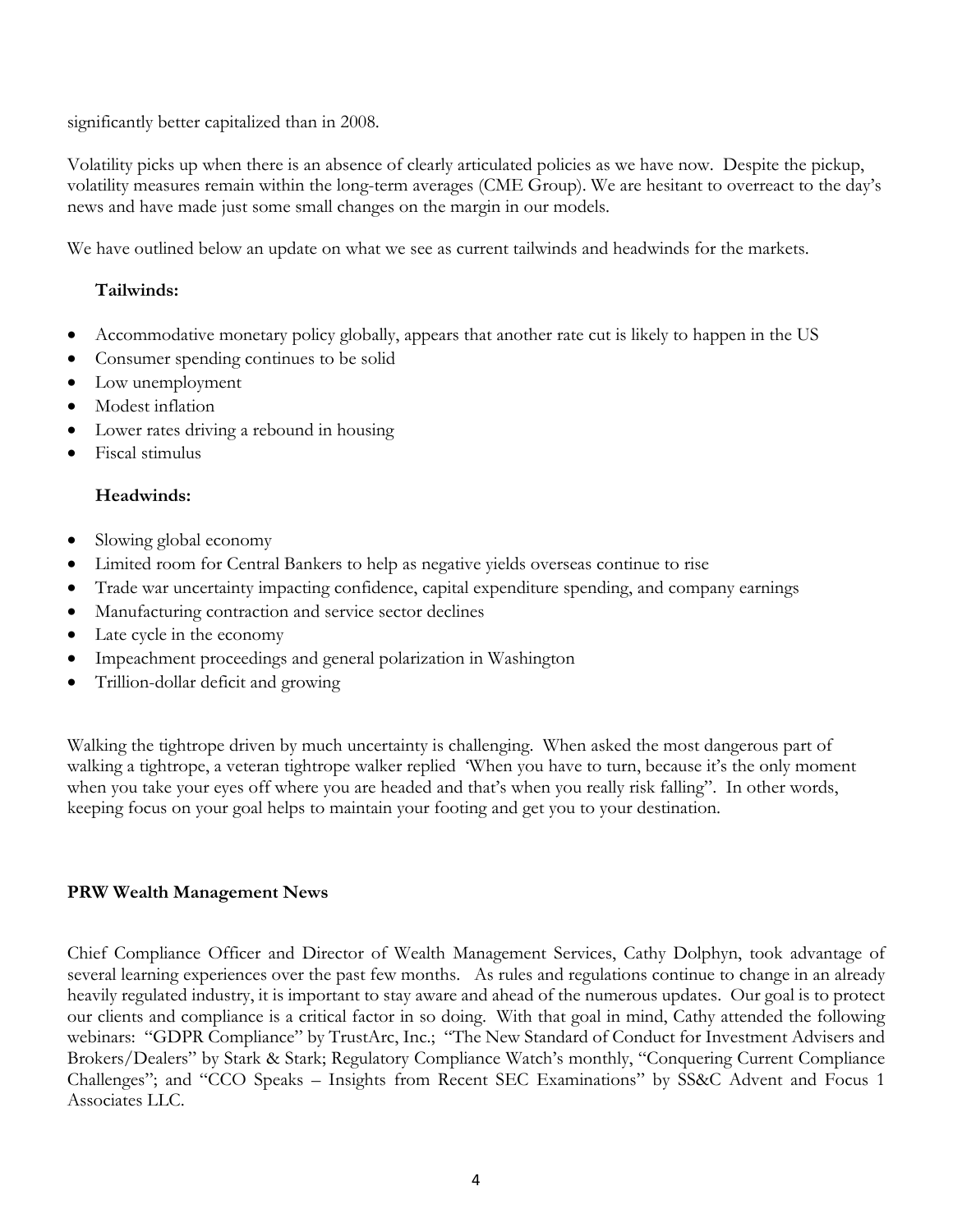In line with our compliance efforts, we select vendors that put our clients' privacy and security as a primary concern to help us deliver not only secure services, but also service that is high-touch and user-friendly. With the constant cybersecurity threats all around us, we recently updated our password manager across the enterprise. As administrator, Cathy attended "LastPass Enterprise Administrator Training" by LogMeIn. She also attended Broker/Dealer Lion Street's monthly Operations webinar to stay apprised of Lion Street's ongoing efforts to protect clients and facilitate client services.

Cheryl Mattar, Jared Sweeney, and Stephanie Manchon attended Schwab Solutions 2019, an all-day training event aimed at further developing usage of all the capabilities offered to the PRW team via our relationship with our custodian, Charles Schwab. Schwab recently announced that they were removing trading fees on equities, ETFs, and options and that is a welcome cost savings.

Ted Dziuba, Director of Advanced Planning, hosted meetings with representatives from Axa Financial, Allianz Life, Symetra and Prudential as part of his ongoing due diligence monitoring of PRW's suite of investment-grade life insurance partnership carriers. He also represented the firm at Lion Street's 2019 Boston Town Hall event, which included deep-dive technical analyses of Premium-Financed Life Insurance cases, as well as advanced case design opportunities currently available in the life insurance product marketplace. He also attended a design academy at Symetra Life Insurance Company's home office in Waltham, MA, spending a full day researching new product innovations in life and long- term care insurance.

Estate and Wealth Management Counsel, Janice Forgays, agreed to serve on the AALU Tax Advisory Group.

Also of note this past quarter - Principal William Payne had the opportunity to ring the Nasdaq stock market opening bell in his capacity as board member of HarborOne Bancorp, Inc., and PRW's Chief Investment Officer Elliot Herman was cited in two financial articles: MarketWatch.com article "Brace yourself: 10 steps to take now to prepare for the next recession" by Brett Arends and also in Kiplinger's article: "Live Well Without Running Out of Money in Retirement" by Eileen Ambrose.

Lastly, the PRW team was trained on our new videoconferencing system. We can now offer a face-to-face meeting regardless of any participant's location. With secure file-sharing and real-time collaborative work capabilities, we trust this will enhance the client experience, making it more convenient than ever to meet with any one of us. We are excited to share this technology. Please feel free to reach out to any member of the PRW team for further information.

Thank you.

Sincerely,

*Bill Rick Elliot* 

William A. Payne **Richard A. Renwick** Elliot B. Herman

This material is for informational purposes only and not meant as Tax or Legal advice. Please consult with your tax or legal advisor regarding your personal situation. PRW Wealth Management LLC does not provide legal or tax advice. Some of this material is written by Assetmark Inc. and is provided with permission. The material is for informational purposes only. It represents an assessment of the market environment at a specific point in time and is not intended to be a forecast of future events, or a guarantee of future results. It is not guaranteed by PRW Wealth Management LLC for accuracy, does not purport to be complete and is not intended to be used as a primary basis for investment decisions. It should not be construed as advice meeting the particular investment needs of any investor. Neither the information presented nor any opinion expressed constitutes a solicitation for the purchase or sale of any security. The indices mentioned are unmanaged and can't be directly invested into.